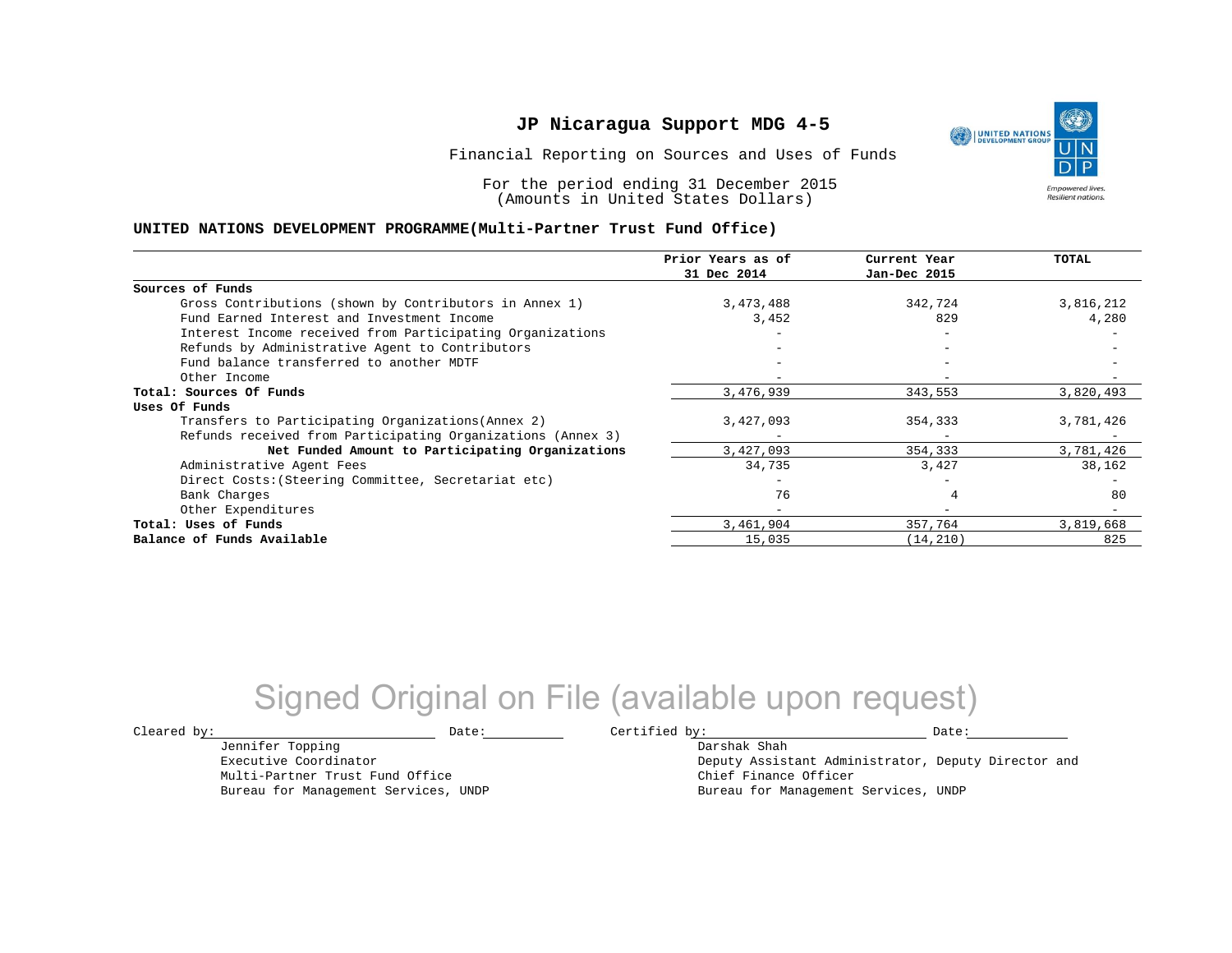

Financial Reporting on Sources and Uses of Funds

For the period ending 31 December 2015 (Amounts in United States Dollars)

#### **UNITED NATIONS DEVELOPMENT PROGRAMME(Multi-Partner Trust Fund Office)**

**Annex - 1: Gross Contributions**

|                          | Prior Years as of | Current Year | TOTAL     |
|--------------------------|-------------------|--------------|-----------|
|                          | 31 Dec 2014       | Jan-Dec 2015 |           |
| Contributors             |                   |              |           |
| GOVERNMENT OF LUXEMBOURG | 3,473,488         | 342,724      | 3,816,212 |
| Total: Contributions     | 3,473,488         | 342,724      | 3,816,212 |

## Signed Original on File (available upon request)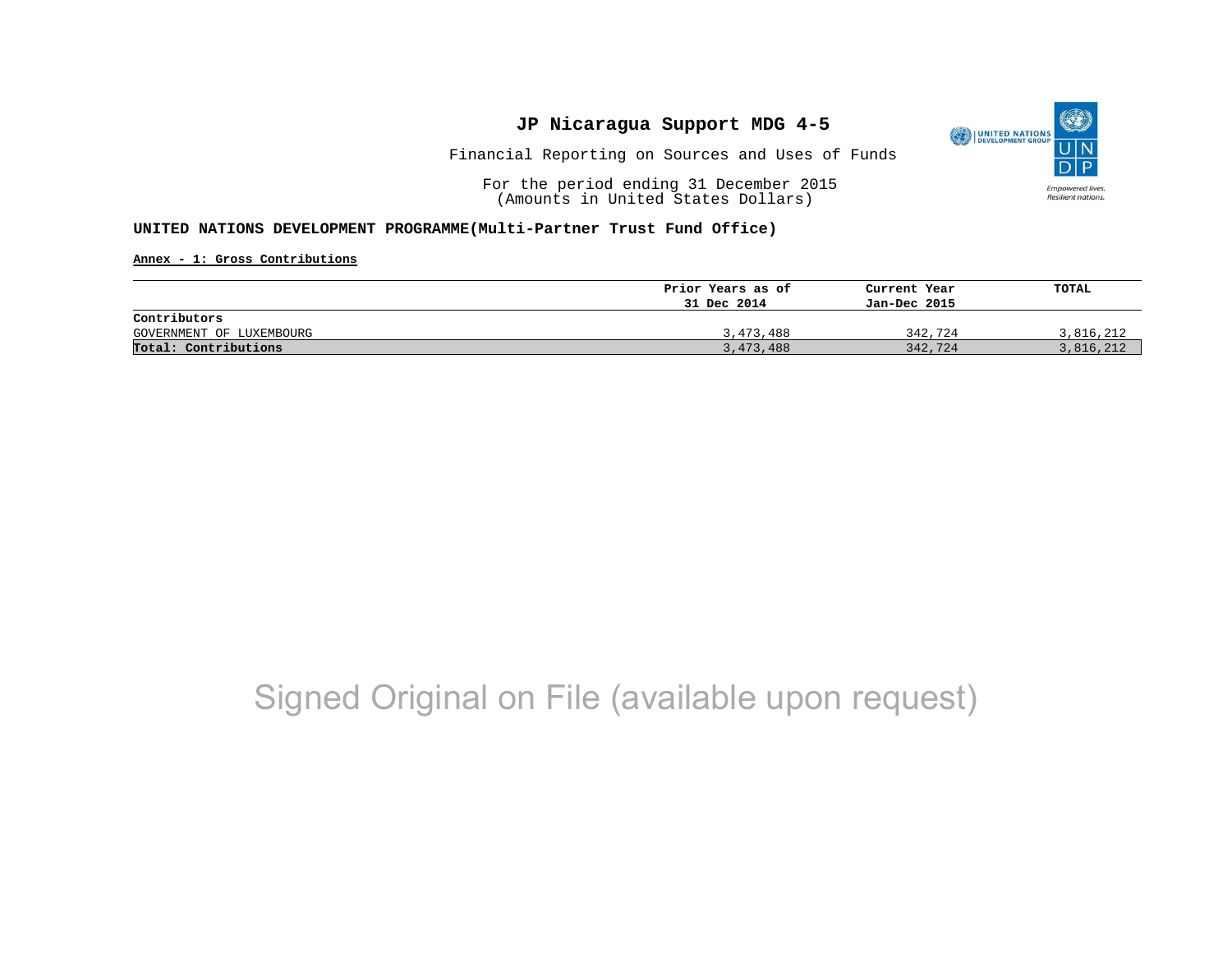

Resilient nations.

Financial Reporting on Sources and Uses of Funds

For the period ending 31 December 2015 (Amounts in United States Dollars)

#### **UNITED NATIONS DEVELOPMENT PROGRAMME(Multi-Partner Trust Fund Office)**

#### **Annex - 2: Transfers to Participating Organizations**

|                                                | Prior Years as of | Current Year | TOTAL     |
|------------------------------------------------|-------------------|--------------|-----------|
|                                                | 31 Dec 2014       | Jan-Dec 2015 |           |
| PAHO/WHO                                       | 2,123,247         | 167,965      | 2,291,212 |
| UNFPA                                          | 777,411           | 105,606      | 883,017   |
| UNICEF                                         | 526,435           | 80,762       | 607,197   |
| Total Transfers to Participating Organizations | 3,427,093         | 354,333      | 3,781,426 |

## Signed Original on File (available upon request)